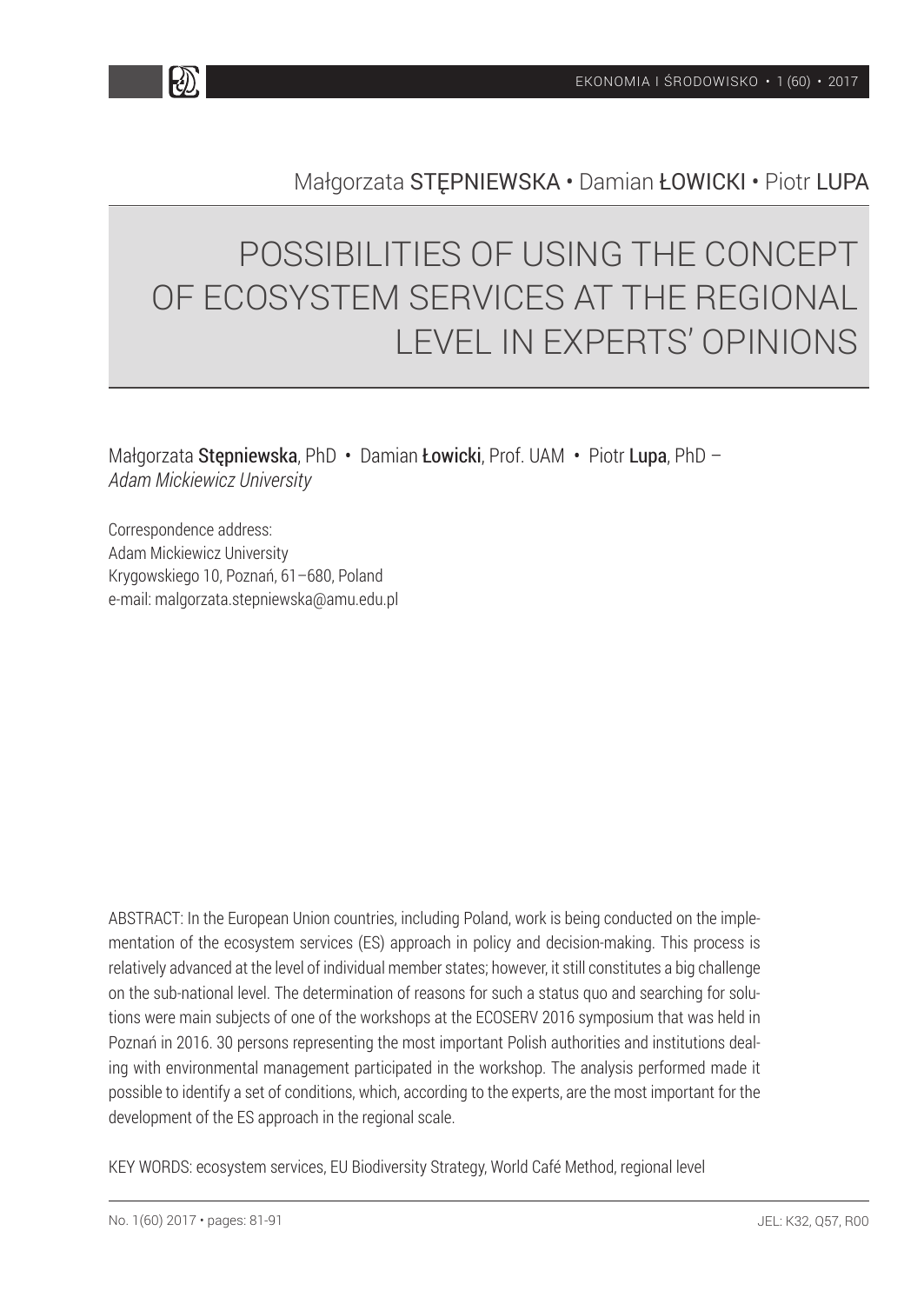#### Introduction

In May 2011, the European Commission adopted a strategy in which a framework structure was defined for European Union (EU) actions aimed at protecting biological diversity for the period until 2020 (EU, 2011). One of its main objectives is maintaining and restoring the ecosystems and their services (Target 2, Action 5). At the EU level, the ecosystem services (ES) approach is already being integrated in various policy contexts (e.g. EC, 2012; EU, 2013). The individual member states differ significantly in the implementation of the ES concept (Kopperoinen et al., 2016). In Poland, the advancement of work on the mapping and assessment of ecosystem services at the national level can be regarded as satisfactory. Following the scientific development and the EU activity, Polish strategic papers have started to postulate the implementation of the ES approach (NUP, 2015; PCSB, 2015). However, there is no developed system that would make it possible to use this approach at the regional level.

The possibilities of operationalization of the ES concept were analysed during the ECOSERV 2016 symposium held in Poznań on 5–6 September 2016. The ECOSERV symposia (Symposia on Ecosystem Services in Transdisciplinary Approach) have taken place in Poznań every two years since the year 2010. The meetings create an opportunity to review progress in the methodology and application of the ES concept. These events are an informal platform for experts – representatives of science, administration and non-governmental organizations – for information and experiences exchange; each time they attract several dozen participants who are active and interested in this field.

Within ECOSERV 2016, a workshop was held concerning the implementation of the ES approach in policy and decision-making at the regional level. 30 persons participated in the workshop representing universities, the Ministry of the Environment, State Forest Administration, national parks, provincial spatial planning offices, provincial environmental protection and water management funds, regional bodies for water management and non-governmental organizations. This article is aimed at showing the perception of the conditions for using the ecosystem services approach by a broad group of experts. The paper attempts to identify a set of factors that, according to the experts, are the most important for the development of the ES approach in the regional scale.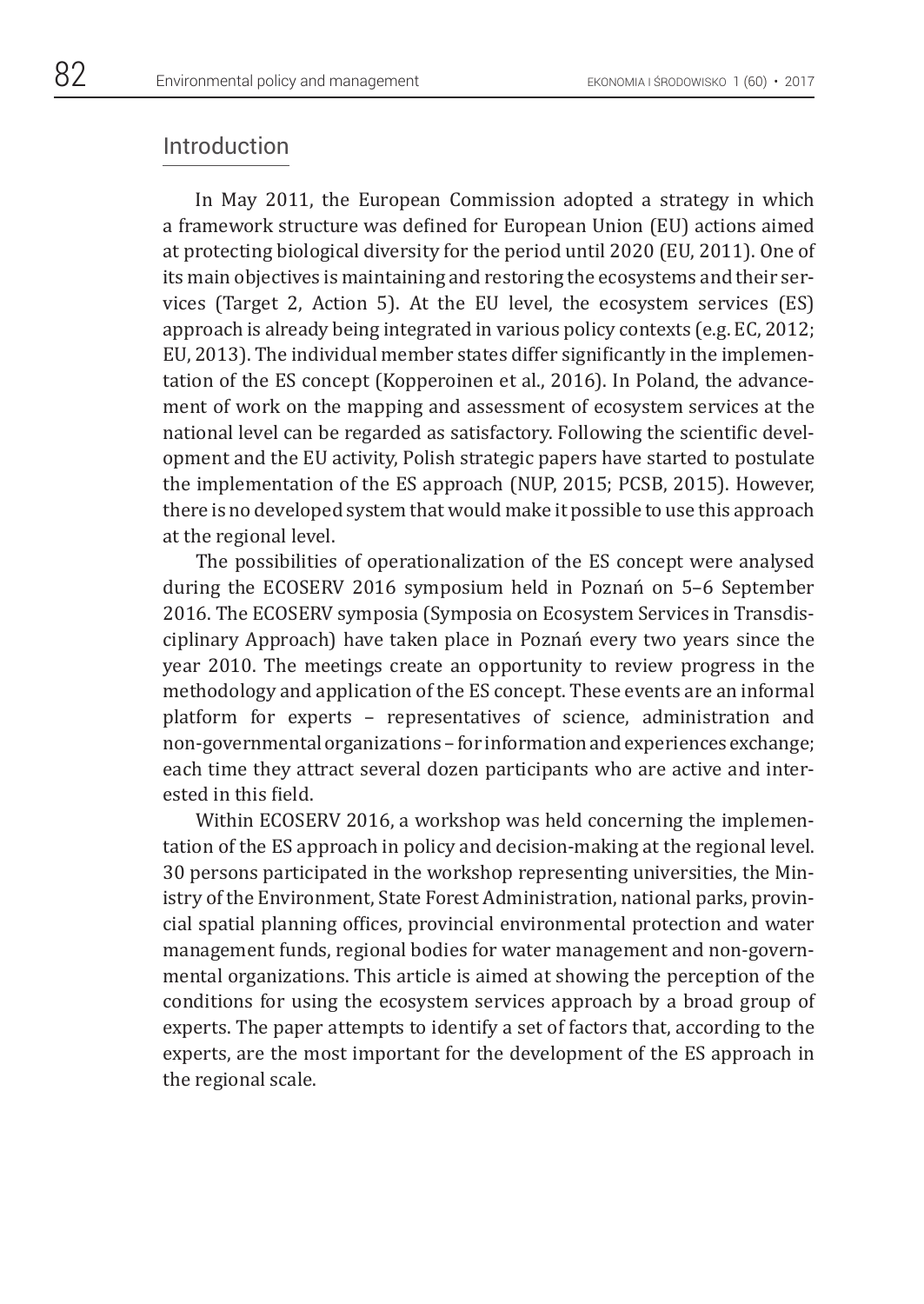### Research methods

The workshop was conducted using the World Café method. The organizers prepared a set of strategic questions, which allowed them to divide the findings into three groups of problems: factors conditioning the use of ES, sources of information helpful in the identification of types and levels of ES and the possibility of including the ES concept in legal acts. The organizers cared about the exchange of the workshop participants' knowledge and experience and on constructing and creating ideas on this basis and not necessarily about finding specific solutions. The participants were divided into three 10-person groups, which in three cycles (moving from table to table) dealt with three designated topics, making it possible to combine ideas and the ways in which various problems were perceived.

## Results of the research

## Ecosystem services approach as a practically useful tool of environmental management

In this part, the experts were asked to identify factors that will determine the use of the ES approach as a practical tool by politicians and practitioners in Poland. Additionally, for each of the identified factors, the participants were asked to decide at which level the decision-making is important and how important it is for increasing the human well-being (figure 1).

During the discussion on the importance of individual factors for the increasing the human well-being, the participants concluded that all of the identified factors are of the same high importance. Therefore, this aspect is omitted in the further presentation of the results.

However, for several factors, the experts pinpointed their diverse importance at various decision-making levels. With regard to the wider incorporation of the ES concept in legal regulations, at the central level, the participants focused on the need to define precise indices and reference values in executive regulations. At the regional and local scale, special importance was attached to the presence of ES aspects in environmental impact assessments. In the participants' opinion, however, this requires political will (especially at the central level), the awareness of the issue importance (regional level) and social acceptance (local level).

The same importance at all three decision-making levels was assigned to the other identified factors. Thus, the speakers indicated the role of developing ecosystem knowledge and methods of defining the desired structure and the ES level. The importance of ES inclusion as an educational element,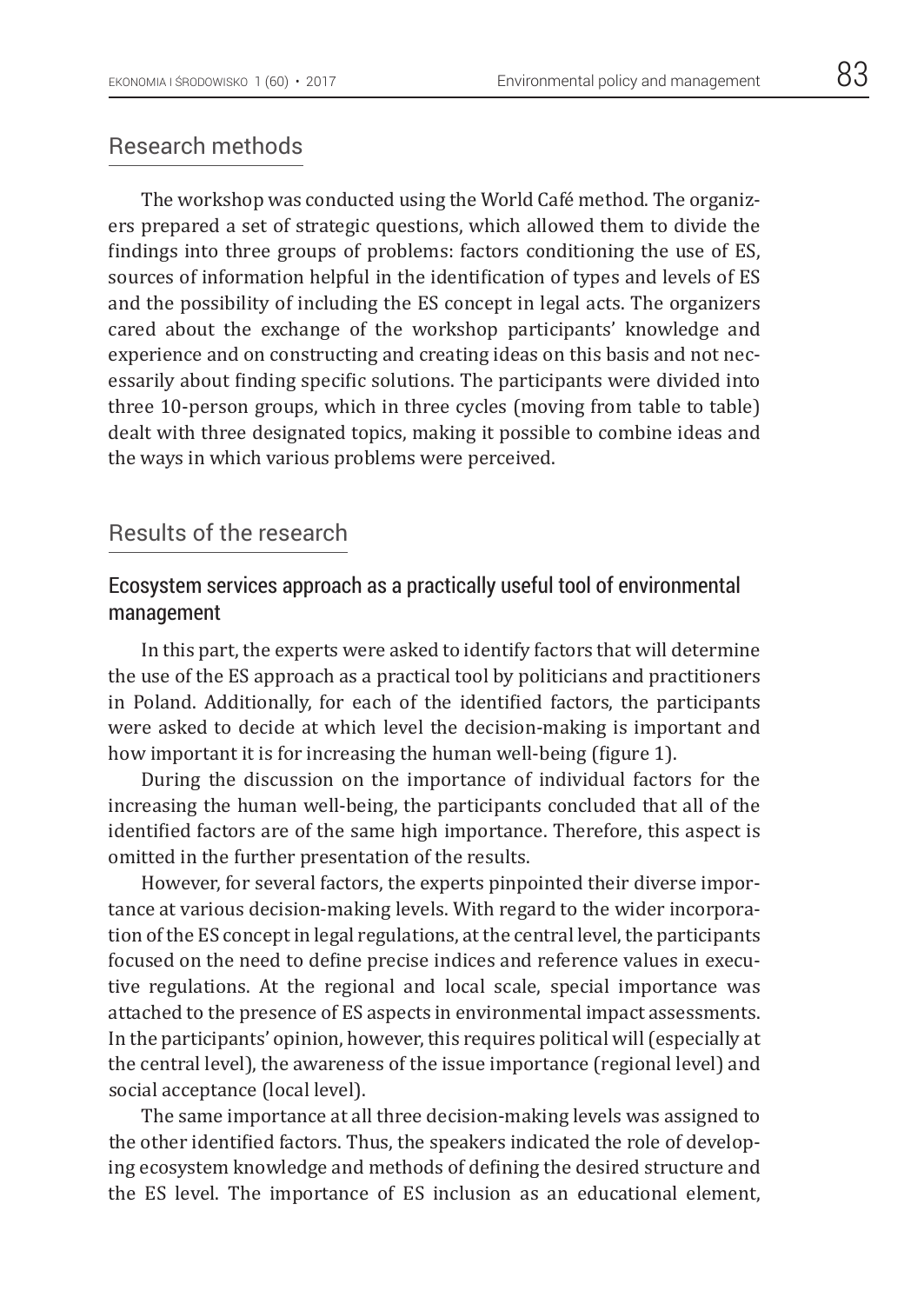



Figure 1. Work template used in the workshop

including personnel education, was also emphasized. At present, the topic of ES is hardly noticeable in the public debate devoted to environmental policy (Pietrzyk-Kaszyńska, Grodzińska-Jurczak, 2012). The participants also stressed the role of media interest, the positive atmosphere around ES-related problems. Further factors included the economic conditions of the ES approach implementation, concerning profits or a lack of losses for companies and availability of supporting funds. Additionally, the speakers indicated that the quality of the entire process of the ES implementation would depend on the flow of information (including access to data) and cooperation.

As indicated by A. Mizgajski (2008), the process of environmental management is shaped by knowledge, education, the legal system and also by social and economic conditions. The opinions of workshop participants confirm that implementation of the ES concept into the policy and decision-making will depend on this spectrum of factors. It should be noticed, however, that the experts did not diversify the importance of individual factors for the implementation of the ES approach. Still, when demands are very high, the process of evaluating factors and ranking them in order of importance and urgency allow the best use of limited time and social, economic and political resources. Discussion on the specificity of activities needed at individual levels of management to achieve the goal of putting ES in practice also appears to be necessary.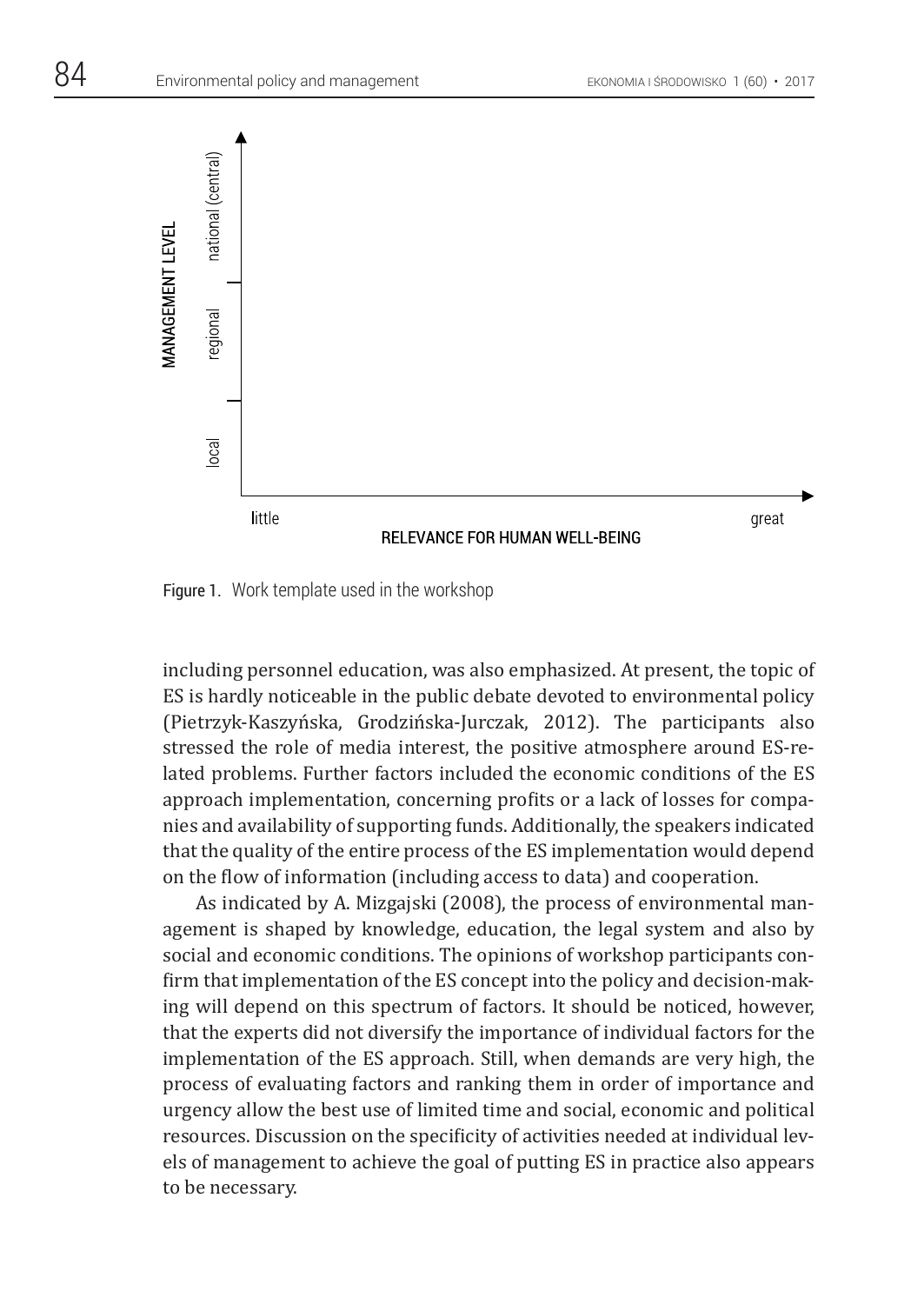Workshop participants' reflections did not include the role of scientific understanding of the demand for ES information by decision-makers. According to the Honey-Rosés and Pendleton (2013), in current research on ES, the choice of what to value stems more from the researcher side and interests rather than from the policy demand; the operationalization of ES requires taking into account decision-contexts and requirements of potential users, including better reflection on the usefulness of different types of ES analysis for solving the particular empirical and policy questions (Stępniewska, 2016a).

## Sources of information helpful in the identification of the types and levels of ecosystem services

Available sources of information limit the possibilities of mapping and assessment of ES, especially at the regional and higher levels. Several studies have been prepared for the European Union in recent years on data for contribution to Target 2 Action 5 of the EU Biodiversity Strategy to 2020 (EEA, 2015; EEA, 2013). Such a comprehensive study has not been prepared for Poland yet, despite the fact that available data was the subject of interest in the context of, for example, the influence of the degree of data generalization on the estimated level of ES (Lupa, Mizgajski, 2014). During the ECOSERV 2016 workshop, in the identification of sources of information, experts indicated mostly data concerning the quality of the environment that modifies the potential of ecosystems to provide particular services (table 1).

First, participants paid attention to thematic vector maps that can be interpreted using GIS tools. These include sozological, hydrographic maps, the map of Poland's hydrographic division and the Numerical Forest Map. They were also able to identify portals where such data are made available, mostly Geoportal (http://geoportal.gov.pl/) and the IT System of State Forests (https://www.bdl.lasy.gov.pl/portal/). Among sources concerning the quality of the environment, the interlocutors did not indicate monitoring data that are mostly used by the main inspectorate of environmental protection and its provincial branches. This particularly applies to the "Ecosystem services" specialist programme implemented within the framework of the National Environmental Monitoring (Kostrzewski et al., 2014; Stępniewska, 2016b).

The experts attached a lot of importance to forms of environmental protection and portals, which publish data on this subject, mostly the Central Register of Nature Conservation Forms (http://crfop.gdos.gov.pl/CRFOP/) and Geoserwis GDOŚ (http://geoserwis.gdos.gov.pl). The experts omitted the role of the Mammal Research Institute of Polish Academy of Sciences, General Directorate for National Roads and Motorways with regard to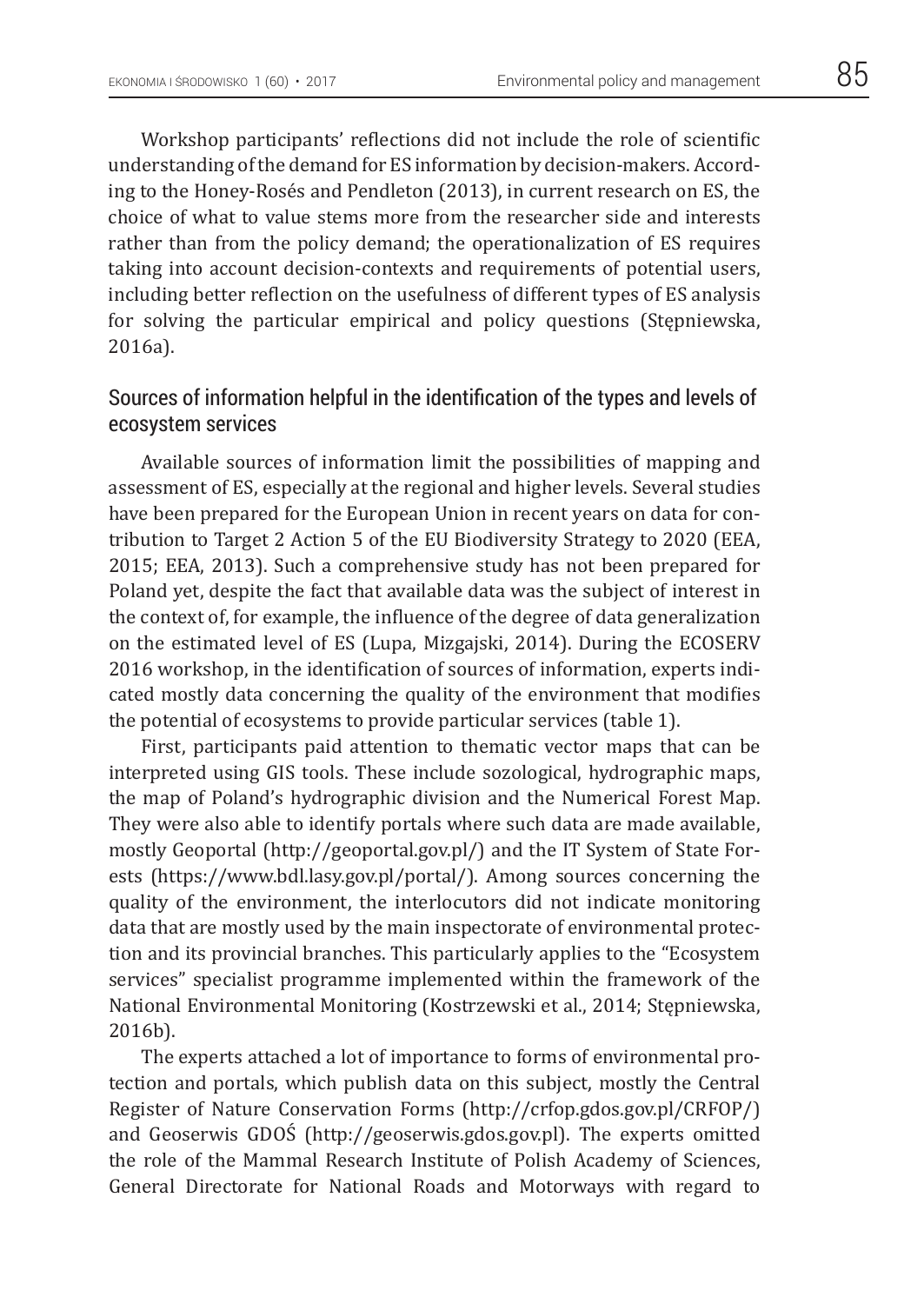Table 1. Sources of information on ecosystem services available in Poland according to participants of the ECOSERV 2016 workshop

| Source of data                                                                                                                    | <b>Scale</b>                              | Type of benefits for people                                                 |  |  |
|-----------------------------------------------------------------------------------------------------------------------------------|-------------------------------------------|-----------------------------------------------------------------------------|--|--|
| Vector maps (Map of Poland's hydrographic division, sozological<br>map, hydrographic map)                                         | Local, regional and<br>national levels    | Mostly regulating and provisioning                                          |  |  |
| Central register of forms of environmental protection, standard<br>data forms and plans of protection tasks for Natura 2000 areas | Local, regional and<br>national levels    | Mostly regulating and provisioning,<br>cultural services to a lesser extent |  |  |
| Geodesic and Cartographic Documentation Centre (numerical<br>model of the area, aerial imagery)                                   | Local, regional and<br>national levels    | Mostly regulating and provisioning,<br>cultural services to a lesser extent |  |  |
| European Environmental Agency                                                                                                     | Regional, national<br>and European levels | Mostly regulating and provisioning,<br>cultural services to a lesser extent |  |  |
| Information system of State Forests                                                                                               | Local, regional and<br>national levels    | Mostly regulating and provisioning,<br>cultural services to a lesser extent |  |  |
| Public Opinion Research Centre, Central Statistical Office                                                                        | Regional and<br>national levels           | Mostly cultural and provisioning,<br>regulating services to a lesser extent |  |  |
| National Water Management Authority (mostly water manage-<br>ment plans in river basins)                                          | Regional and<br>national levels           | Mostly regulating                                                           |  |  |
| District and provincial spatial information systems                                                                               | Local and regional<br>levels              | Mostly provisioning and cultural                                            |  |  |

Source: based on responses of the ECOSERV 2016 workshop participants.

 ecological corridors and obstacles to migration of animals, mostly large mammals. No controlled hunting and fishing zones or mushroom and herb purchasing centres were indicated, despite the fact that they have information both on the numbers of specific animal species and their actual use by people. Instead, attention was paid to the importance of hydrological data, especially with regard to flood and drought hazards, which are collected by the National Water Management Authority.

The workshop participants did not list any data used for the estimation of plant production in the agriculture, mostly soil and agriculture maps. They did not mention maps containing the regionalization of natural phenomena in Poland gathered in thematic atlases concerning the climate, forests, agriculture etc., as well as data on river flow, rainfall and insolation (The Institute of Meteorology and Water Management), which can be very useful for determining the size and type of crops. The data of the Central Statistical Office and the Public Opinion Research Centre were indicated in the aspect of social and economic data that conditions the demand for specific goods and services.

In general, it must be concluded that the workshop participants mostly listed sources of information concerning the status of the environment and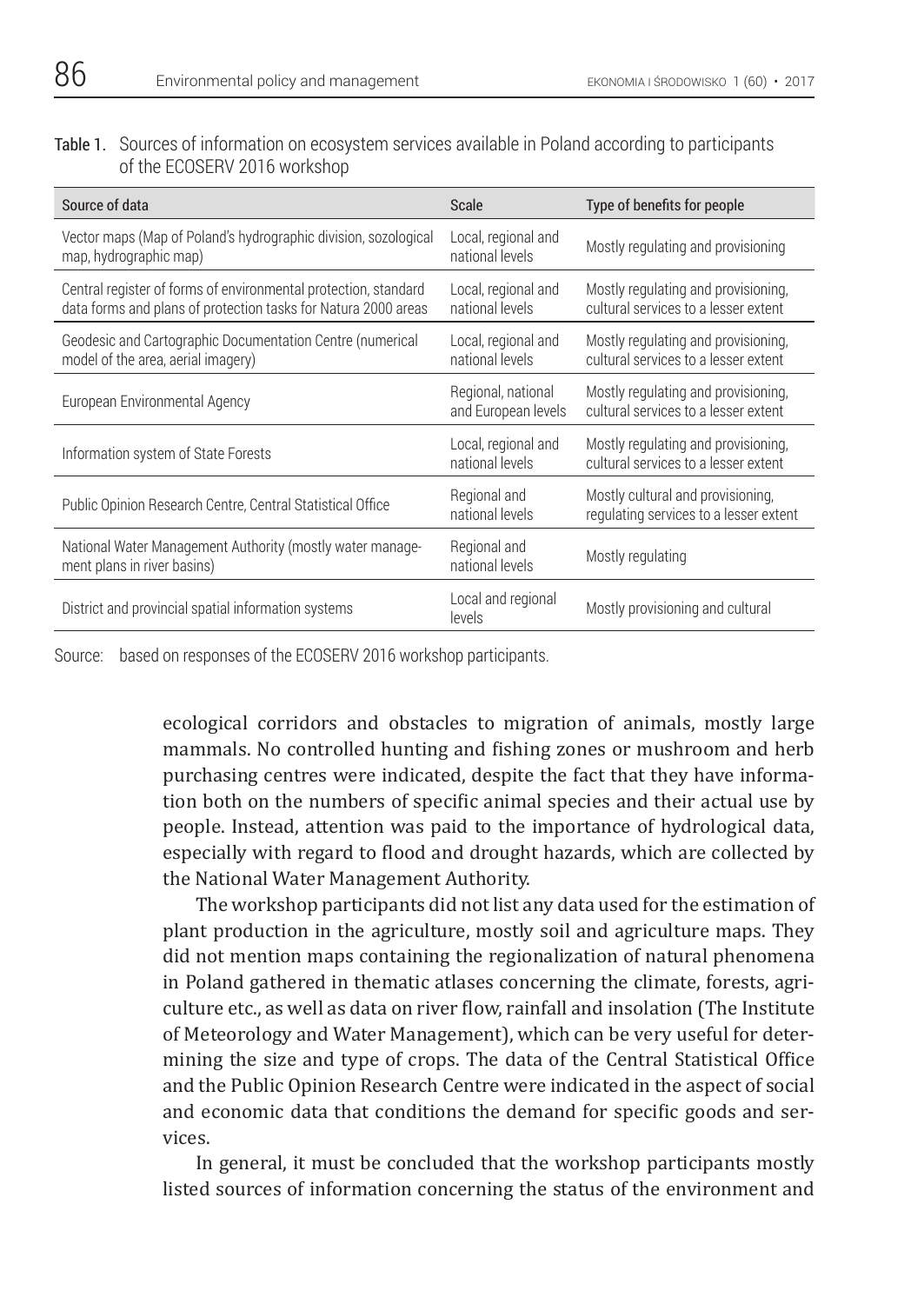the potential of ecosystems for providing services. To a very small extent, interlocutors mentioned data allowing the assessment of the demand for ES and data concerning their actual use. Hence, research concerning the potential for providing services clearly predominates. At the same time, there are no ready-to-use data that could be employed for mapping and the assessment of services using social and economic methods, especially with regard to cultural services. On the basis of expert opinions, a synthetic table was constructed that assessed the availability of data on ES in Poland (table 2).

|                | Scale |              |   |          |              |          |                 |                |   |
|----------------|-------|--------------|---|----------|--------------|----------|-----------------|----------------|---|
| <b>Methods</b> | Local |              |   | Regional |              |          | <b>National</b> |                |   |
|                | P     | $\mathsf{R}$ | C | P        | $\mathsf{R}$ | C        | P               | $\overline{R}$ | C |
| Biophysical    | 3     | $\gamma$     |   | 3        |              |          | 3               | $\Omega$       |   |
| Social         | U     | 0            |   | $\theta$ | $\theta$     | $\Omega$ | $\Omega$        |                |   |
| Economical     | 3     |              |   | $\gamma$ | $\Omega$     |          |                 |                |   |

Table 2. Availability of data on ecosystem services in Poland according to the method and scale of research – synthesis

Categories of availability:  $0 -$  none,  $1 -$ low,  $2 -$  medium,  $3 -$ high.  $P -$  provisioning services,  $R -$  regulating services, C – cultural services.

Source: based on experts' opinions.

### Where and how to incorporate the concept of ecosystem services into legal acts?

Experts unanimously decided that the basis step includes an overview of national legal acts and strategic documents in terms of introducing provisions concerning ES into them. This would increase the chances of implementing the ES concept in legislation in a comprehensive and cohesive manner. At present, the ES approach appears in Polish legal acts and strategic documents only in an implicit form (Mączka et al., 2016; Stępniewska et al., 2016). The workshop participants concluded that the ES concept should be taken into account in a range of acts concerning environmental issues. However, the interlocutors warned against including the ES concept into legal documents using only general statements, i.e. without specifying a comprehensive and transparent vision of ES implementation into environmental policy. Such an approach may lead to the creation of a too general and chaotic law that would be difficult to use in environmental management and would be ineffective.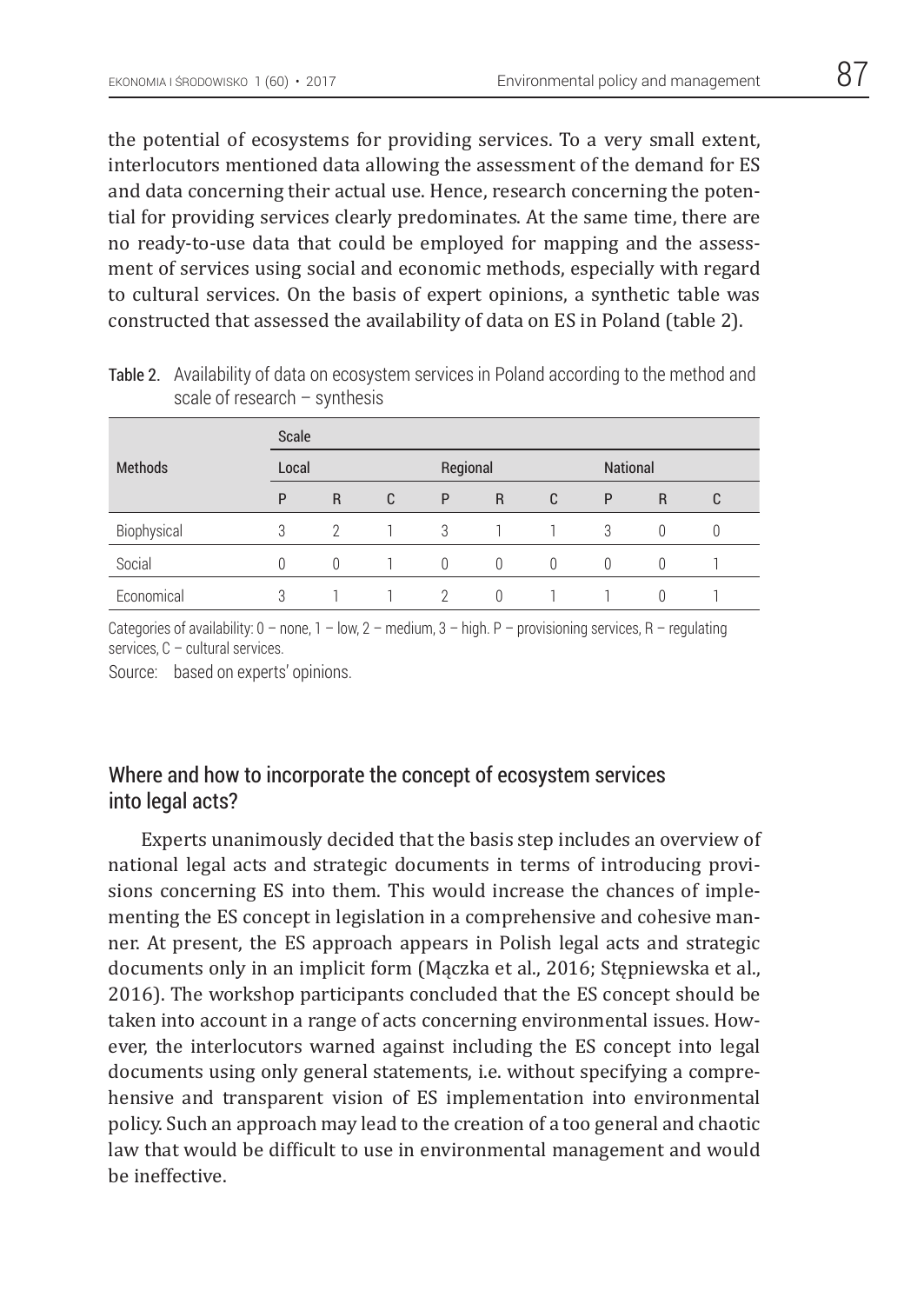Thus, the participants were in favour of identifying the special role of protected areas in the provision of ES, especially regulating and cultural ones, in the Act on Nature Conservation. In their opinion, the protection of ecosystems should be strengthened due to the benefits they provide.

Some experts thought it necessary to add additional content to the Act on Protection of Agricultural and Forest Land and to the Act on Forests. Their provisions should oblige forest owners to identify and quantify ES provided by these ecosystems. Special attention would need to be paid to services defined as non-production ones by foresters, as provisioning services are quite well known already.

In the case of the Water Law, the implementation of provisions concerning ES has already been initiated by introducing the term "water services" to define activity allowing the satisfaction of water demands of people and the economy. Experts proposed that the Water Law Act should include additional provisions imposing the obligation to take ES into account while making decisions on water and water depending ecosystems and in issuing water-law permits. Such actions would lead to the inclusion of water services in water management not only at the national and regional levels but also at the local level.

The participants also decided that an introduction of changes into the Act on Spatial Planning and Development would be important. There also appeared proposals to modify the regulations of the aforementioned act by harmonizing its terminology with the set of notions of the ES concept. Experts proposed that ES issues should be included in the National Development Strategy and the National Spatial Management Concept and in strategic and planning documents at the regional and local levels. At the local level, the workshop participants suggested that municipality development strategies, ecophysiographic studies and studies of conditions and directions of spatial development of municipalities should contain descriptions of the current status and forecasts of the future status of ES. For this purpose, one should use the indicator approach together with scenario analysis of changes in ecosystems related to the implementation of indicated directions for development. On the other hand, in local spatial development plans, special attention should be paid to the inclusion in the financial forecasts the effects of the implementation of the plans on ES.

The participants were in favour of introducing the ES concept into the procedure for environmental impact assessment (provisions of the Act on Providing Information on the Environment and Environmental Protection, Public Participation in Environmental Protection and on Environmental Impact Assessment). Some experts also noticed the possibility of including the ES concept in the Act on Preventing Environmental Damage and its Repair in the context of estimating changes of the structure and level of ES.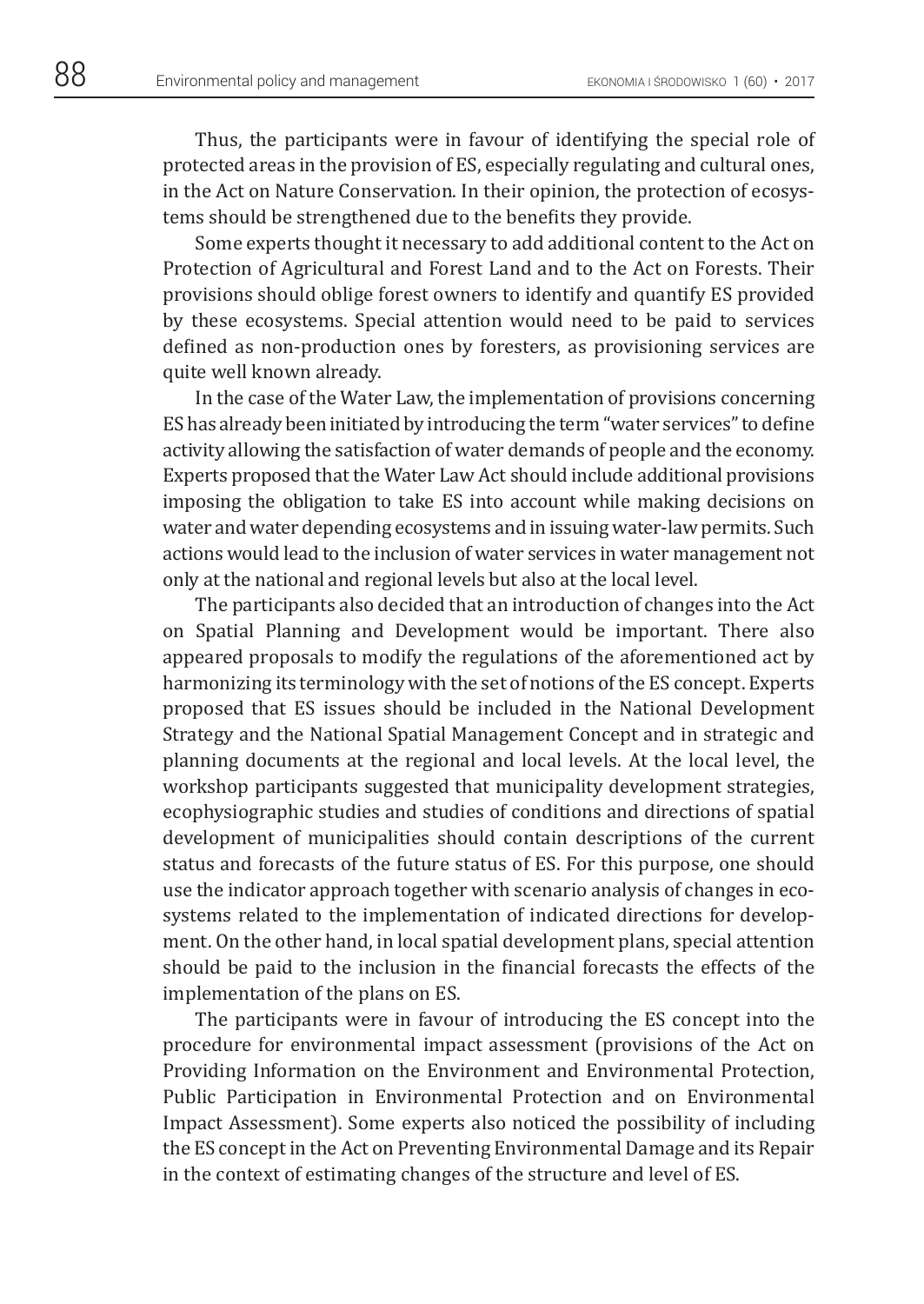The experts proposed the introduction of additional provisions into agri-environmental programmes and into the Rural Development Programme, taking into account the potential of agricultural ecosystems to provide ES. The participants also saw the necessity to include the economic value of enhanced or lost ES in defining activities in regional operational programmes.

Surprisingly, none of the participants quoted the Environmental Protection Law that seems to be predestined to introduce the ES approach as it formulates the principles of environmental protection and the conditions for using its resources that are of key importance for the maintaining of natural capital.

#### Conclusions

The analysis performed made it possible to identify a set of conditions that, according to the experts, are the most important for the development of the ES approach in the regional scale. The organizers prepared a set of strategic questions, which allowed them to divide the findings into three groups of problems.

Among the conditions for the use of ES in environmental management, the need for including ES into the system of environmental impact assessment was highlighted. It was also noticed that it was necessary to introduce ES into the educational system and into the public debate in the media. Experts indicated that political will at the national level, understanding of the importance of the ES issues at the regional level and acceptance of local communities are conditions necessary for implementing ES approach.

Participating experts identified a broad range of available sources of information that are useful in identifying ES. They indicated the existing recognition of the quality of the environment, various thematic databases containing spatial information, including data on the forms of environmental protection.

Specific proposals of experts concerned the possibility of introducing the ES concept into the Polish legal system. Particular acts and regulations were discussed where new solutions could be introduced. However, fragmentary solutions should be avoided before developing a comprehensive vision of ES introduction into the state's environmental policy.

The presented results of the expert workshop can be an impulse and a reference point in the further efforts aimed at transforming the ES approach from a scientific concept into a concrete planning and management practice.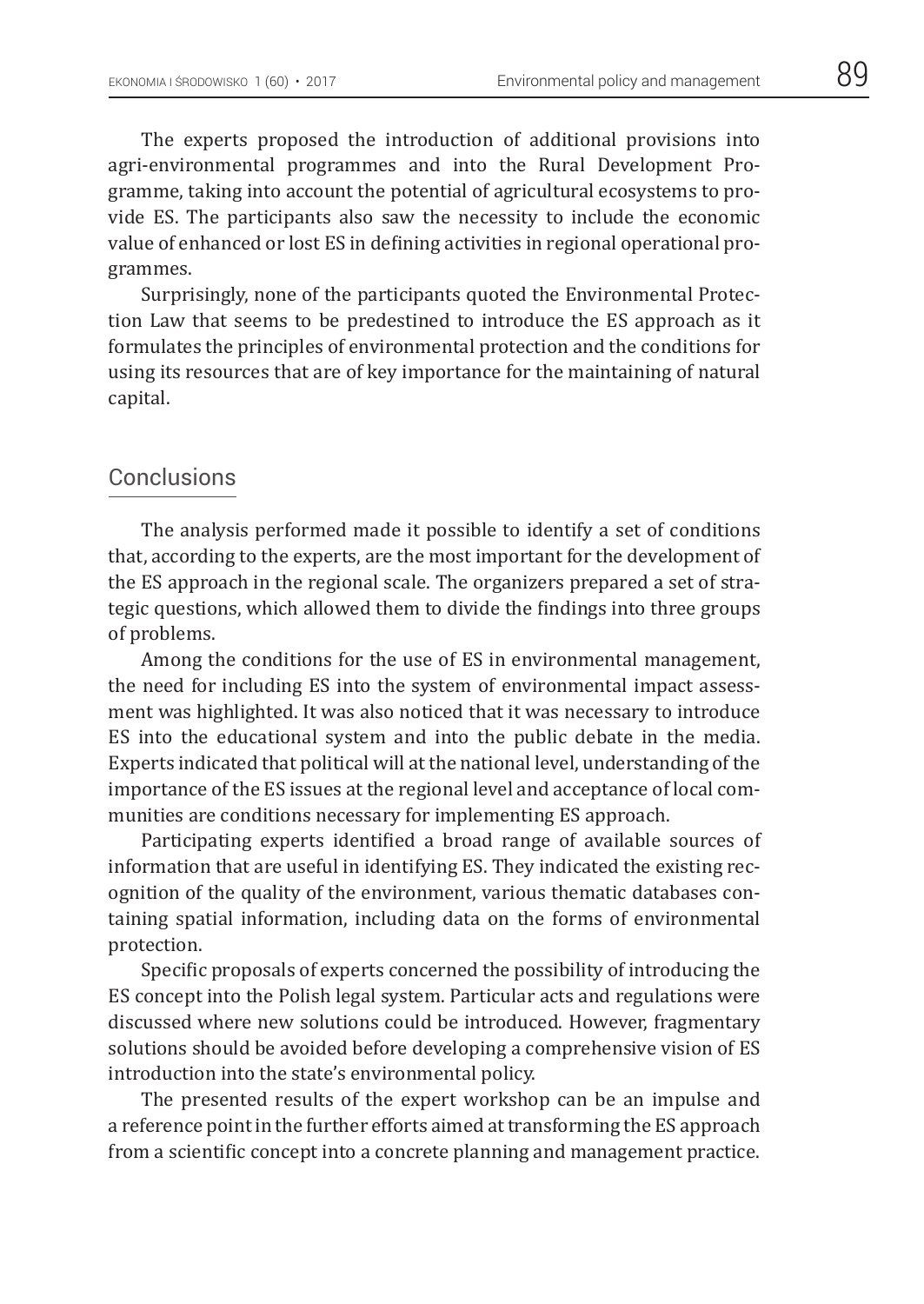## The contribution of the authors

Małgorzata Stępniewska – 40% Damian Łowicki – 30% Piotr Lupa – 30%

### Literature

- EC (2012), Blueprint to Safeguard Europe's Water Resources, European Commission, Brussels 2012
- EEA (2013), *Available data for mapping and assessing ecosystems in Europe,* Final report, http://projects.eionet.europa.eu/eea-ecosystem-assessments/library/ working-document-data-availability/ecosystem-assessment-data-availability\_ report\_03-june–2013 [07–11–2016]
- EEA (2015), *European ecosystem assessment concept, data, and implementation*, Technical report No 6/2015, http://www.eea.europa.eu/publications/european-ecosystem-assessment [07–11–2016]
- EU (2011), *EU 2020 Biodiversity Strategy. Our life insurance, our natural capital: an EU biodiversity strategy to 2020*, 2011, European Commission, Brussels
- EU (2013), Regulation (EU) No 1305/2013 of the European Parliament and of the Council of 17 December 2013 on support for rural development by the European Agricultural Fund for Rural Development (EAFRD) and repealing Council Regulation (EC) No 1698/2005, European Parliament, Strasbourg 2013, Off. J. Eur. Union 2013, L347, p. 487–548
- Honey-Rosés J., Pendleton L. H. (2013), *A demand driven research agenda for ecosystem services*, "Ecosystem Services" No. 5, p. 160–162
- Kopperoinen L., Maes J., Streberová E., Pártl A., Pitkänen K., Virag-Prokai R. (2016), *Ecosystem service mapping and assessment gaps in EU member states and recommendations to overcome them. Deliverable 2.2. EU Horizon 2020 ESMERALDA Project*, Grant agreement No. 642007
- Kostrzewski A., Mizgajski A., Stępniewska M., Tylkowski J. (2014), *The use of Integrated Environmental Programme for ecosystem services assessment*, "Ekonomia i Środowisko" No. 4(51), p. 94–101
- Lupa P., Mizgajski A. (2014), The influence of the data analysis scale on the estimated size of ecosystem services*, "*Ekonomia i Środowisko" No. 4(51), p. 125–136
- Mączka K., Matczak P., Pietrzyk-Kaszyńska A., Rechciński M., Olszańska A., Cent J., Grodzińska-Jurczak M. (2016), *Application of the ecosystem services concept in environmental policy—A systematic empirical analysis of national level policy documents in Poland*, "Ecological Economics" Vol. 128, p. 169–176
- Mizgajski A. (2008), *Zarządzanie środowiskiem i jego pozycja w badaniach geogra-ϔicznych*, "Przegląd Geograϐiczny" No. 80, 1, p. 23–37
- NUP (2015), *National Urban Policy*, (M.P. 2015 item 1235)
- PCSB (2015), *The Programme of conservation and sustainable use of biodiversity*, (M.P. 2015 item 1207)
- Pietrzyk-Kaszyńska A., Grodzińska-Jurczak M. (2012), *Ecosystem services perception. The example of local governments representatives in Małopolska voivodeship*, "Ekonomia i Środowisko" No. 2(42), p. 83–90